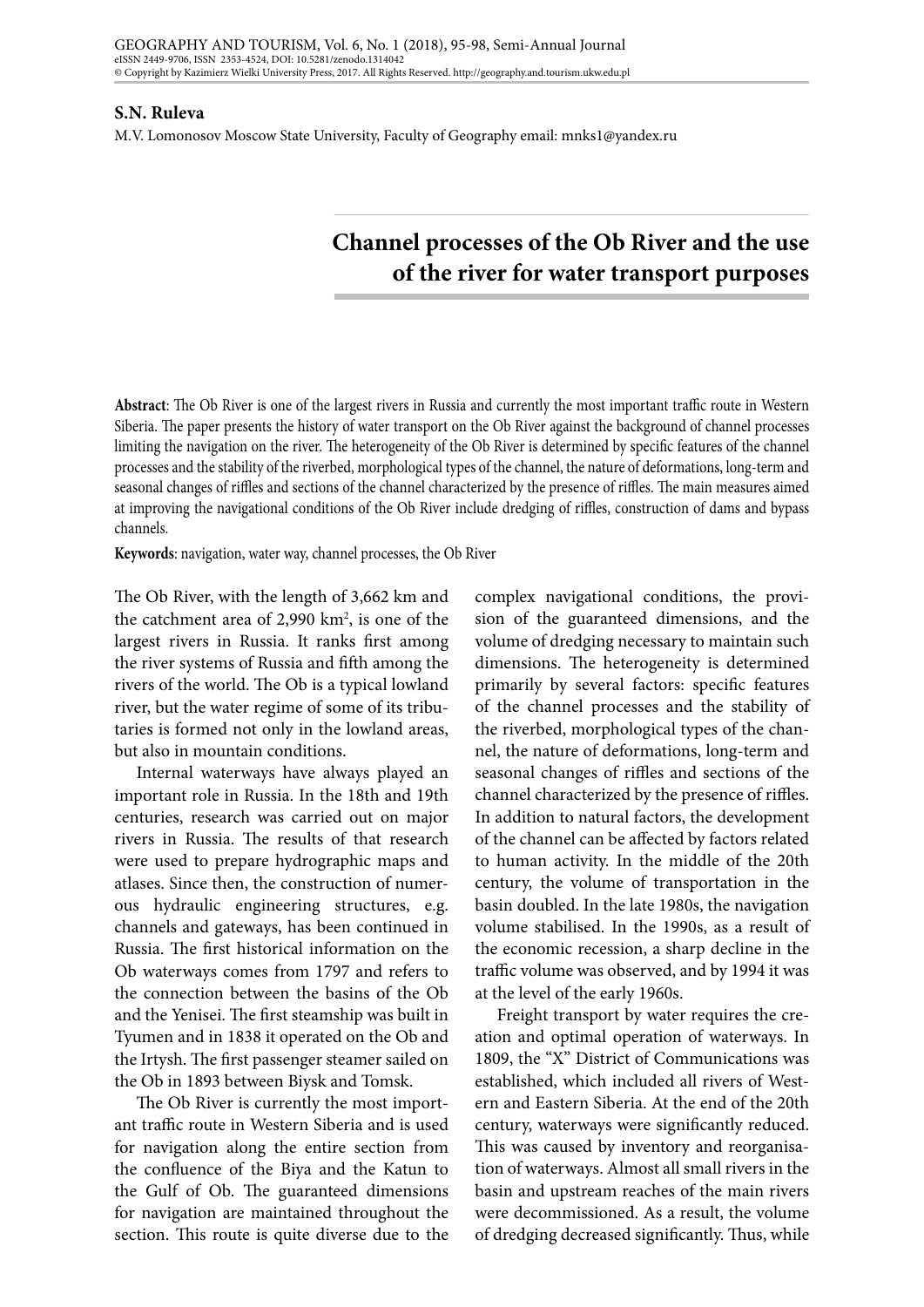the volume of river sediments extracted in the navigation period of 1993 amounted to 9,610 thousand m<sup>3</sup>, in 1994 it was only 1,200 thousand  $m^3$ .

In the late 20th and the early 21st century, 1,325 km of the main waterways in the Ob basin were used for navigation. Data presented in Table 1 give an overview of the situation on the Ob waterways. The apparent reduction in the guaranteed depths in the river pools results from the reduced volume of dredging and shipping.

| Pools of the Ob                                                          | Length  | Guaranteed depth, cm |        |      |      |      |      |      |
|--------------------------------------------------------------------------|---------|----------------------|--------|------|------|------|------|------|
|                                                                          | km      | 1950                 | 1960   | 1970 | 1980 | 1985 | 1990 | 1995 |
| Confluence of the Bija and the Katun<br>river - Ust-Charyshskaya Pristan | 114/108 | 75                   | 80/100 | 100  | 120  | 135  | 145  | 130  |
| Ust-Charyshskaya Pristan - Barnaul                                       | 132/126 | 105                  | 130    | 130  | 130  | 135  | 145  | 130  |
| Barnaul-Kamen-na-Obi                                                     | 251     | 130                  | 150    | 150  | 165  | 170  | 170  | 140  |
| Kamen-na-Obi-Novosibirsk lock                                            | 182     | 130                  | 265    | 265  | 265  | 265  | 265  | 265  |
| Lower approach channel<br>– the Tom river estuary                        | 302     | 150                  | 170    | 230  | 250  | 250  | 250  | 230  |
| The Tom river estuary – Sosnino                                          | 925/950 | 200                  | 205    | 230  | 260  | 270  | 270  | 250  |

**Table 1.** Changes in the guaranteed dimensions of the Ob waterway in different years

The Ob river features all known types of channels characteristic of lowland rivers. Each type of channel develops in a unique way. The section of the upper Ob river, from the confluence of the Biya and the Katun to the Charysh estuary (100 km), is characterized by a braided channel along 74% of its length. The number of channels in the cross section ranges from 8 to 10. The first 50 km of this section with a min. width of 2.5 km are characterized by two parallel flows (streams) of similar water volume (the Biya stream with clean water, flowing along the right bank, and the Katun stream containing a large amount of suspended load and running along the left bank). The braid bars (islands) are associated with the area of increased accumulation in the central part of the riverbed, while large riffles and meander bars are formed at the left bank. The channel along this section is very unstable, because of the rapids present in the longitudinal profile of the river channel at the place where the Katun and the Biya leave the foothills and enter the lowlands. This causes a sudden change in the structure of the bedload – from gravel, pebbles and cobbles to sandy bed material. The described section of the Ob river features parallel braided channels – the most complex type of branching. The process of formation of this type of channel began in the 1940s. In the late 19th and the early 20th century, the flow in the right channel (branch) ceased in this section of the river and the main

flow was channelled into the left-hand branch. It was then that the upstream Fominsky junction was formed, and two new downstream branches were formed every 20 years. This type of branching is the most difficult to straighten. The survey of the channel helps to identify the trend in the development of river branches and to develop the general direction of the navigation routes, mainly in the right-hand branches. The first such adjustment was carried out at the Fominsky junction, where the navigation route was moved after the improvement works, which consisted mostly in dredging and the construction of a dam and a large bypass channel. At present, this section of the river develops in the form of a single channel, and the bifurcation processes have ceased.

Downstream of the 50th km, groups of braid bars (islands) are located along the opposite banks of the river (a river stretch with alternate unilateral branches). Downstream of the 70th km, the main flow is concentrated in one winding channel, while other channels are shallow and form multiple floodplain branches. This area is characterized by redistribution of the flow between the adjacent branches and stabilization and displacement of meanders of the main stream of the river. Changes of the channel occur with a 20–30 years delay at each downstream point in relation to the upstream one. The erosion rates on steep river banks vary from 5.5 to 11.8 m per year, with the maxi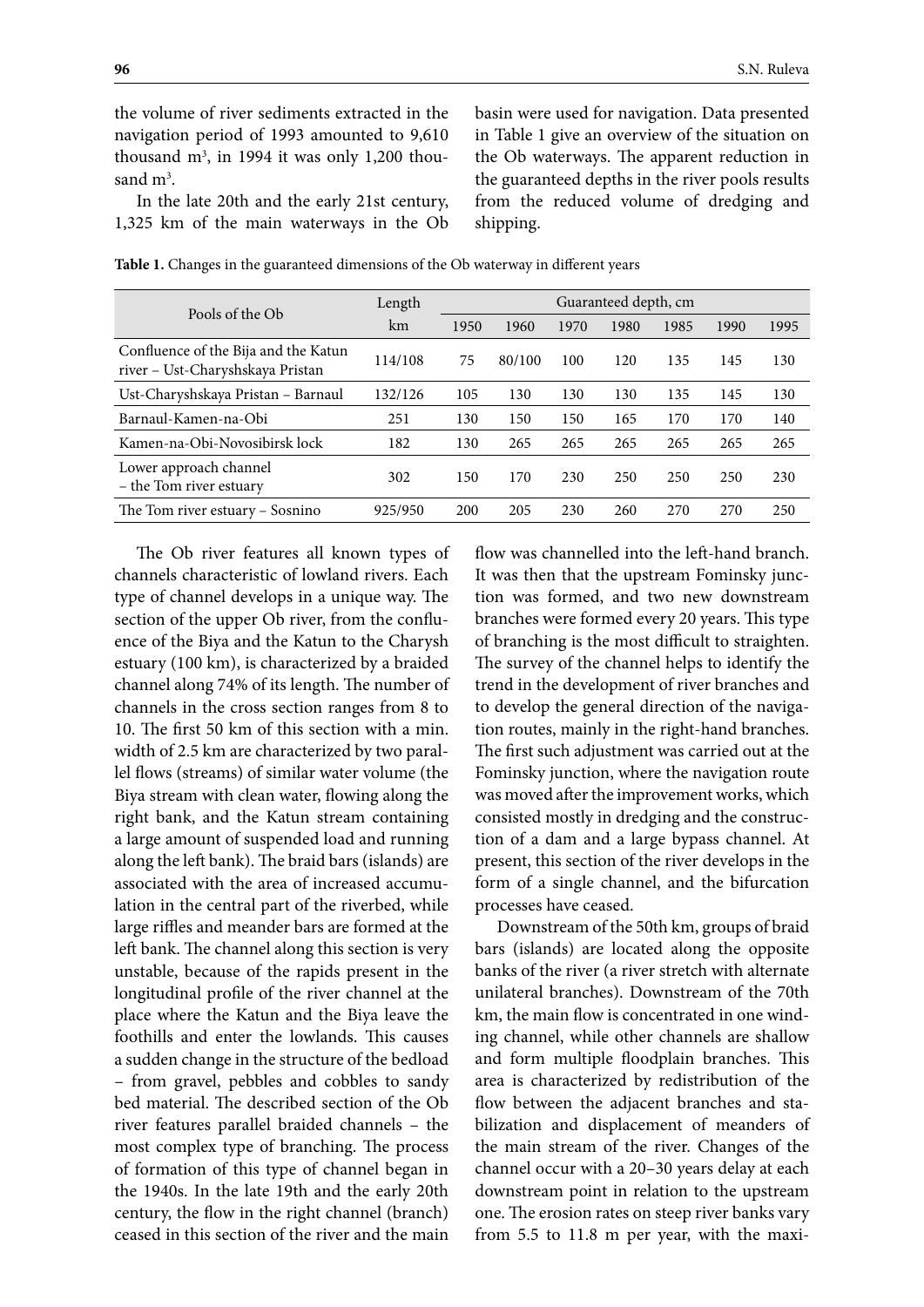mum of 15–25 m. Due to frequent shifting of the stream dynamic axis, intensive erosion is concentrated in particular sections along the main channel and is not observed in secondary channels. The volume of the material entering the river amounts to  $40,000 \text{ m}^3 \text{ per } 1 \text{ km of the}$ channel. This section is characterized by a high rate of lateral movement of the channel (200– 500 m/year), which results in a high transformation rate of meander bars and braid bars, most of which are less than 30–40 years old. Shortly before the economic crisis, however, it was possible to transform some of the riffles through the extraction of the material and the construction of reinforced dams, so that the former would not be obstacles to navigation. The effect of the channel straightening is visible in this section even after 25-30 years, despite the fact that a large number of dams require repair. Therefore, we can conclude that the method of channel management was correctly chosen for this particular type of riverbed.

Along a 200-km stretch from the Ust-Charyshskaya Pristan (marina) to the village of Buranovo, the channel is also braided (70% of the section length), and the main stream runs along the left bank, which is 80–100 m high. The engineering works in this section were carried out based on the principle of the "main bank" that was introduced by N.I. Makkaveev. According to this principle, the navigation route is calculated in such a way as to be as close to a high bank as possible. This section of the Ob River is characterized by certain features that require special attention during engineering works related to the river channel straightening, i.e. the river bank is composed of loess deposits, which entails frequent landslides that may cause the mainstream to shift to the opposite bank. The width of the channel (0.4–1.4 km) is smaller here compared to the upstream site, and the stability is 1.5–3 times higher. The flow here is channelled in the left arms of the river, islands are formed near the right bank; they are consolidated and usually grow in length. For 15 years, the Shipunovsky island has grown by 3 km and a group of small islands near the village of Vyatkino merged during 20 years into one island of 6×1.5 km. Moreover, a sand dune located on the right bank of the river has been overgrown with vegetation and stabilized. Over the last 20 years,

the area of channel forms protruding above the water surface and not covered with vegetation has been reduced. In addition, due to the eolian transport of sand material, the right side of the riverbed become shallower and moved to the left, i.e. towards the high river bank. The average rate of its destruction is 0.3–0.5 m per year; but even at this rate, more than 1.7 million m<sup>3</sup> of fine loamy and silty material is delivered to the channel and increases the suspended load transported downstream by 30%.

In the 50 km long section between the village of Buranovo and the city of Barnaul, the 250-400 m wide river channel meanders without any restrictions. Longitudinal and lateral movements of meanders have been observed, with an average rate of bank erosion about 10 m per year and a maximum of 30–90 m per year. In Barnaul and its suburban area, more than 60 industrial facilities (berths, water intakes, power transmission lines, bridges, water areas, dams, settlements, garden plots, drain tunnels) located in the channel and on the river banks were monitored. Most of the facilities were found to be situated in ineffective locations, disregarding the channel evolution. As a result, the sustainable operation of the structures is limited and the facilities have a negative impact on the channel. The construction of a new motorway bridge has intensified horizontal and vertical deformations, which compromised the stability of its piers and led to the activation of landslides on the left bank of the channel. The railway embankment increases the flooding of the village of Zaton and the dockyard; most of the village is flooded, even in years of moderate humidity.

Along a 130 km river section from the Barnaul town to Ilyinsky gorge, the river also flows along the left upper valley side, moving to the right side of the valley near the Gonby village and the mouth of the Chumysh river. This section is dominated by a single channel, sometimes with adjacent branches or a single strait. Active deformations are local.

The 113 km stretch between Ilyinsky gorge and the town of Kamen-na-Obi is part of the backwater zone of the Novosibirsk dam reservoir. The largest range of the backwater zone (up to the village of Sibirka) is observed at the end of a flood event, when the reservoir is filled up to the NWL. The channel is mainly mean